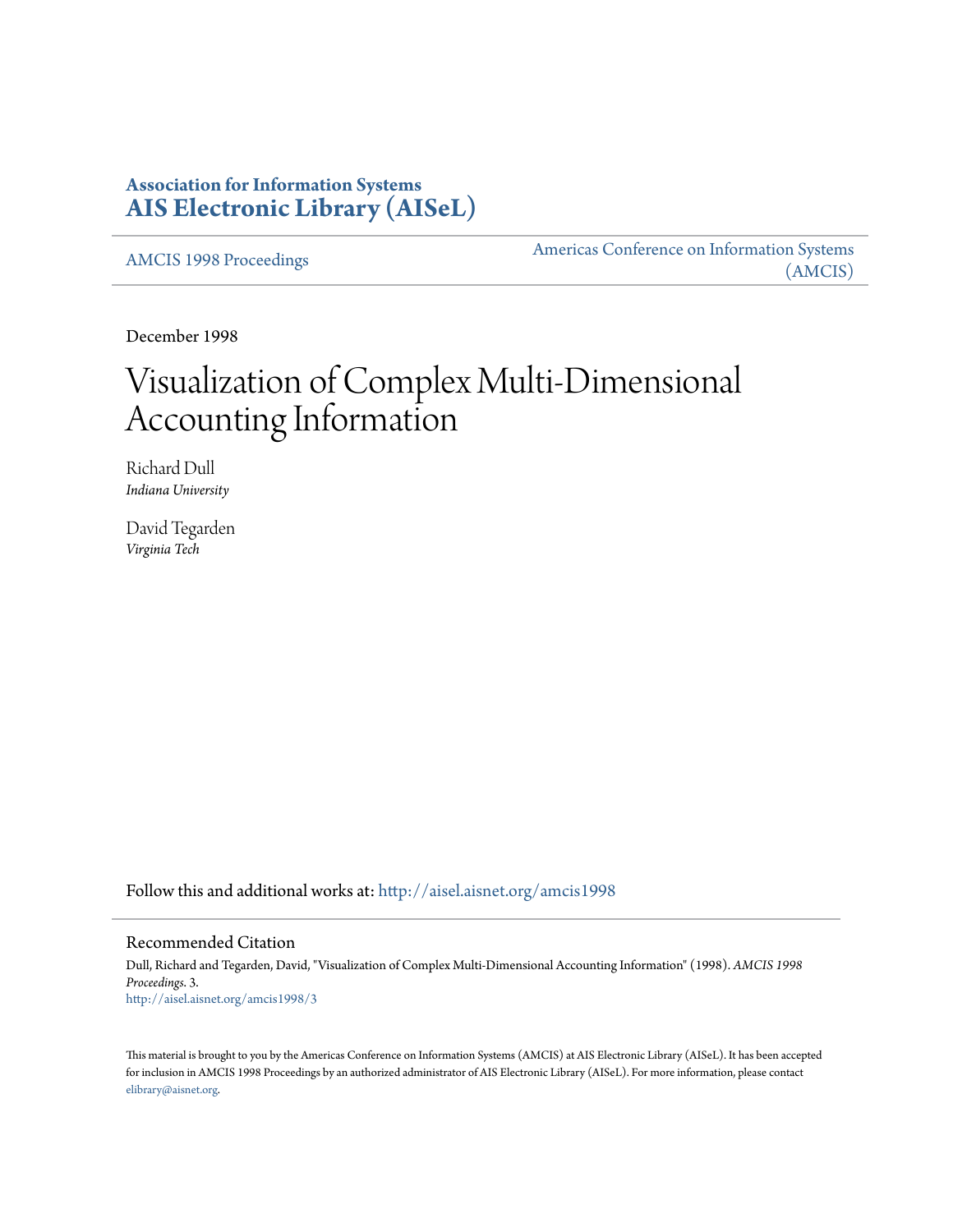## **Visualization of Complex Multi-Dimensional Accounting Information**

**Richard B. Dull** Kelley School of Business

Indiana University

**David P. Tegarden** Pamplin College of Business Virginia Tech

### **Abstract**

*The relationship between three visual representations of multidimensional data and the subjects' ability to make predictions based on the data was investigated. The visualizations were based on the simulated output of a momentum accounting system. Subjects made predictions based on the visualizations. The subjects using a rotatable three-dimensional image were found to provide the most accurate predictions. The subjects using a two dimensional representation were found to take the least amount of time for their predictions.*

#### **Introduction**

It has been proposed that there should be an extension of double-entry accounting that would consider a third dimension of accounting data -- the time effect of accounting entries. This extension, commonly referred to as "momentum accounting," would include information relating to the wealth of an organization and the corresponding rates of wealth change (Ijiri, 1982, 1986). When compared to that of traditional double-entry accounting, momentum accounting has a higher level of complexity (Fraser, 1993). Momentum accounting increases the complexity of an accounting system by expanding on the single-dimension stock (assets and liabilities) and two-dimensional flow (revenues and expenses) concepts, by adding a third dimension (time) and, therefore, a corresponding third component of each entry. In momentum accounting, decision-makers consider wealth, the rate of wealth change (momentum), and the rate of momentum change (impulse) in wealth.

In this study, we only focus on making decisions within a multi-dimensional environment, rather on the specifics of a momentum accounting system. As such, we deal with the output of a momentum accounting system. If we could represent the momentum accounting information in a manner that was suitable, could we improve the efficiency and effectiveness of the decision maker? Cognitive fit theory tells us that decision making is improved when the information representation matches the problem space representation to the problem solving task (Vessey, 1991). As such, it seems that to improve the plight of the decision maker, we should match the dimensionality of the representation with the dimensionality of the data.

#### **Research Design and Methodology**

Three visualizations were used in the experiment, with each subject being exposed to only one of the three types. The first representation (R1) is a two-dimensional line graph, demonstrating the functions of wealth, momentum and impulse independently. The x-axes, measured in months, ranged from one through one hundred-twenty for each of the representations. The y-axes range, measured in dollars, varied based on the individual companies used for data. Each graph contained three lines, with each line representing a function for the wealth, momentum or impulse of a company. Because of the nature of the functions (the derivative relationships among wealth, momentum and impulse), it was necessary to multiply momentum and impulse by constants to allow all three functions to be displayed on the same graph in a meaningful manner. Each line on the visualization was displayed in a unique color.

The second visualization combined the three 2-dimensional lines from the first representation into one 3-dimensional representation (R2). This was accomplished by creating a 3-dimensional function by adding a z-component and color to a 2 dimensional function. In the new representation, time (month) was maintained as the x-axis and wealth as the y-axis. Momentum was added as the z-axis and the color of the line at any point on the line represented the impulse for a company at that point in time. A line was plotted for the same time range used in the 2-dimensional representations. This representation was displayed from a position of 30 degrees above the xz plane and 35 degrees to the left of the yz plane.

The third representation (R3) was identical to the R2 representation except that the subjects could rotate the image to view the data relationships from different perspectives. The vertical rotation was allowed for 360 degrees (completely around the yaxis) and the horizontal rotation was allowed for the 180 degrees (the top half of the sphere divided by the plane xz).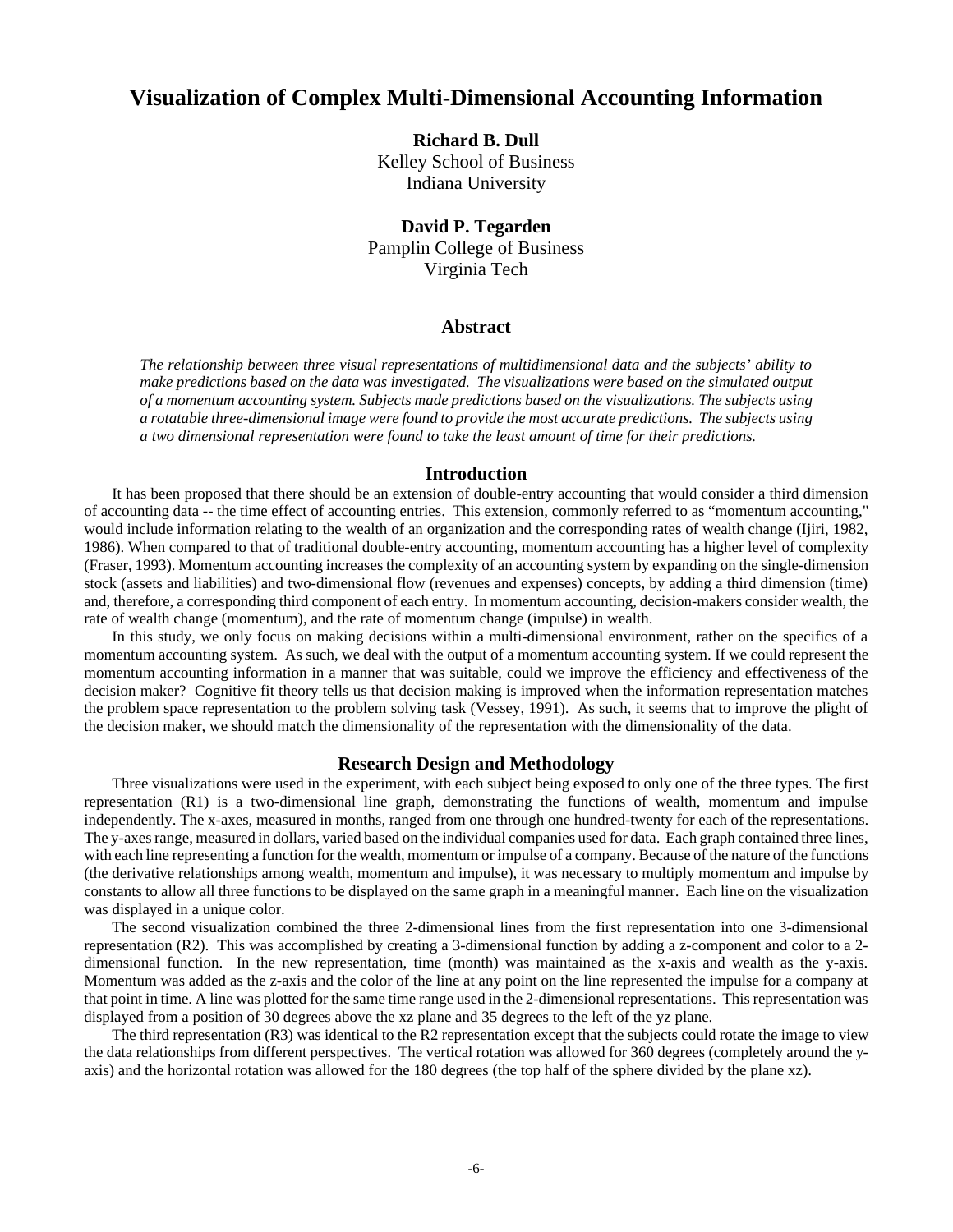#### *Hypotheses Development*

Numerous studies have shown that graphical formats may generate "better" decisions than those based on traditional accounting formats (Anderson & Kaplan, 1992; Anderson & Reckers, 1992; MacKay & Villarreal, 1987; Stock & Watson, 1984). Wickens, Merwin and Lin (1994) indicate that extraction and retention of data is superior for 3D images over 2D images. Therefore, it was expected that R1 would be associated with the lowest subject performance. Pani (1993) reports that the angle of rotation affects the comprehension of an object that is presented within a 3D representation. This suggests that R3, should be associated with the highest subject performance. As such, our first hypothesis is:

H1: Increasing the dimensionality of the visualization should increase the accuracy of the predictions.

In addition to prediction accuracy, the time to make a decision is important to the decision process. Benbasat and Dexter (1985) suggested that when using multiple forms of information representation to solve problems, differences in time to solve problems may exist. Cooper (1990) reports that when presented with a 2D representation of a 3D problem, subjects mentally create a 3D representation. This suggests that subjects using R1 should require a longer time period to answer the experimental questions (their time includes a mental conversion to a 3D representation). Subjects using R3 should have the lowest decisionmaking times, because the information is presented in a format that shows the relationships among the data. As such, our second hypothesis is:

H2: Increasing the dimensionality of the visualization should decrease the time to make predictions.

The subjects in this experiment were selected from senior business school students at a major eastern state university. The students are a relatively homogenous group with basic training in financial decision-making. The usable sample consisted of 124 subjects allowing for the assignment of approximately forty students to each of the case groups.

#### **Results**

The experiment yielded twelve wealth predictions (three for each of four companies) and the associated prediction times. Accuracy was measured as the absolute value of the difference between the subject-predicted value and the model-predicted value.

In order to evaluate the data independently with respect to company and prediction time "distance", the accuracy data was segmented by observation made by the subjects. Each subject made exactly one prediction for each time period for each company. A model of randomized blocks was developed. The mean for each block was calculated providing the model with one observation per cell. These data, in conjunction with Friedman's Rank Sums Test, were used to test the first hypothesis. Friedman's Test  $(= 5.17)$ , using the representations as treatments, results in a p-value of .076. This provides some evidence that there are differences in the accuracy of predictions, based on the visual representation used to make those predictions. This evidence may be considered mild evidence with regard to rejecting a null hypothesis (Coakley, 1996). Next, the direction of the differences among the treatments was investigated. Page's test (Page, 1963) for ordered alternatives in a two-way layout was used to test for the direction of the relationships. Page's test  $(= 155)$  resulted with a range of p-values from 0.01 to 0.05. This suggests strong support for the order of accuracy of representations  $R3 \leq R2 \leq R1$ , where at least one of the inequalities is not a strict equality. Evidence from Page's test and Friedman test supports the rejection of the null hypothesis (H1) and is consistent with the alternative that proposes increased accuracy of predictions using multi-dimensional representations of multi-dimensional data.

The second hypothesis suggests that an increase in the dimensionality of the representation should decrease the time required to make the prediction. Friedman's test was executed on these samples, based on decision time, by representation treatment, blocked on the twelve predictions made by individuals. The results of the Friedman's test  $(= 15.5)$  indicate strong support (pvalue = 0.001) for the rejection of the hypothesis of no treatment differences with respect to prediction times. Again, Page's test was used to test the order of differences. However, in this case, Page's test  $(= 129)$  did not provide support for that order of differences. But, the strength of the results from Friedman's Test indicates additional consideration of the cause of the differences may be warranted.

During the experiment, the researcher noted that subjects using R3 appeared to use a significant amount of time rotating the image and observing the graphic from multiple viewpoints. Based on this observation, a high level analysis of the audio tapes recorded during the experiment was performed. By listening to a small random sample of the tapes, the experimenter verified that subjects given the rotatable image appeared to rotate the image multiple times prior to making their predictions. Comments, other than those relating to the rotation, were similar among the groups. This led to the conclusion that if rotation of the image is required to understand the relationships among the data, the rotation process and the mental adjustment to the new viewpoint may increase the total time to make a decision. Based on this insight, Page's test was run again with the order changed to indicate the times required for the decision process (R1  $\leq$  R2  $\leq$  R3.) This time, Page's test (= 159) strongly support this new direction with a range of p-values from 0.001 to 0.01. With regard to this new hypothesis, there is evidence that prediction time differences result from the different treatments, but the differences are in the opposite direction from the initial hypothesis of this research.